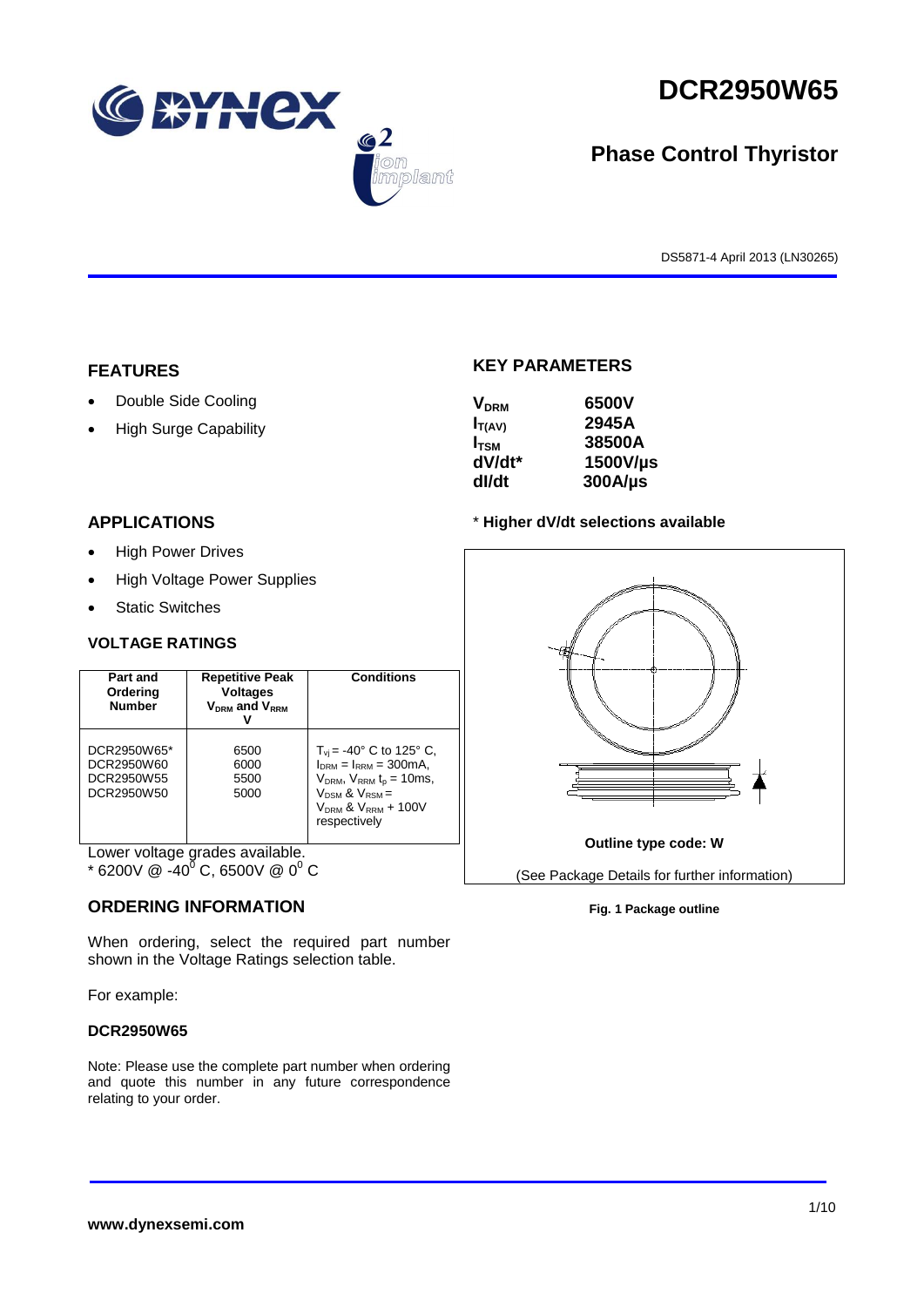



## **CURRENT RATINGS**

**Tcase = 60° C unless stated otherwise**

| Symbol                    | <b>Test Conditions</b><br><b>Parameter</b> |                          | Max. | <b>Units</b> |
|---------------------------|--------------------------------------------|--------------------------|------|--------------|
| <b>Double Side Cooled</b> |                                            |                          |      |              |
| $I_{T(AV)}$               | Mean on-state current                      | Half wave resistive load | 2945 | Α            |
| I <sub>T(RMS)</sub>       | <b>RMS</b> value                           | -                        | 4629 | Α            |
| $ _{\top}$                | Continuous (direct) on-state current       | -                        | 4430 | Α            |

## **SURGE RATINGS**

| Symbol       | <b>Parameter</b>                        | <b>Test Conditions</b>                            | Max.  | <b>Units</b>      |
|--------------|-----------------------------------------|---------------------------------------------------|-------|-------------------|
| <b>I</b> TSM | Surge (non-repetitive) on-state current | 10ms half sine, $T_{\text{case}} = 125^{\circ}$ C | 38.85 | kA                |
| $l^2t$       | $I2t$ for fusing                        | $V_R = 0$                                         | 7.55  | MA <sup>2</sup> s |

## **THERMAL AND MECHANICAL RATINGS**

| Symbol                     | <b>Parameter</b>                      | <b>Test Conditions</b>    |             | Min.           | Max.    | <b>Units</b>  |
|----------------------------|---------------------------------------|---------------------------|-------------|----------------|---------|---------------|
| $R_{th(j-c)}$              | Thermal resistance – junction to case | DC<br>Double side cooled  |             |                | 0.00631 | $\degree$ C/W |
|                            |                                       | Single side cooled        | Anode DC    |                | 0.01115 | $\degree$ C/W |
|                            |                                       |                           | Cathode DC  | $\blacksquare$ | 0.01453 | $\degree$ C/W |
| $R_{th(c-h)}$              | Thermal resistance – case to heatsink | Clamping force 76.0kN     | Double side | ٠              | 0.0014  | $\degree$ C/W |
|                            |                                       | (with mounting compound)  | Single side |                | 0.0028  | $\degree$ C/W |
| $T_{\nu j}$                | Virtual junction temperature          | <b>Blocking VDRM/VRRM</b> |             | ٠              | 125     | °C            |
| ${\mathsf T}_{\text{stg}}$ | Storage temperature range             |                           |             | $-55$          | 125     | °C            |
| $F_m$                      | Clamping force                        |                           |             | 68.0           | 84.0    | kN            |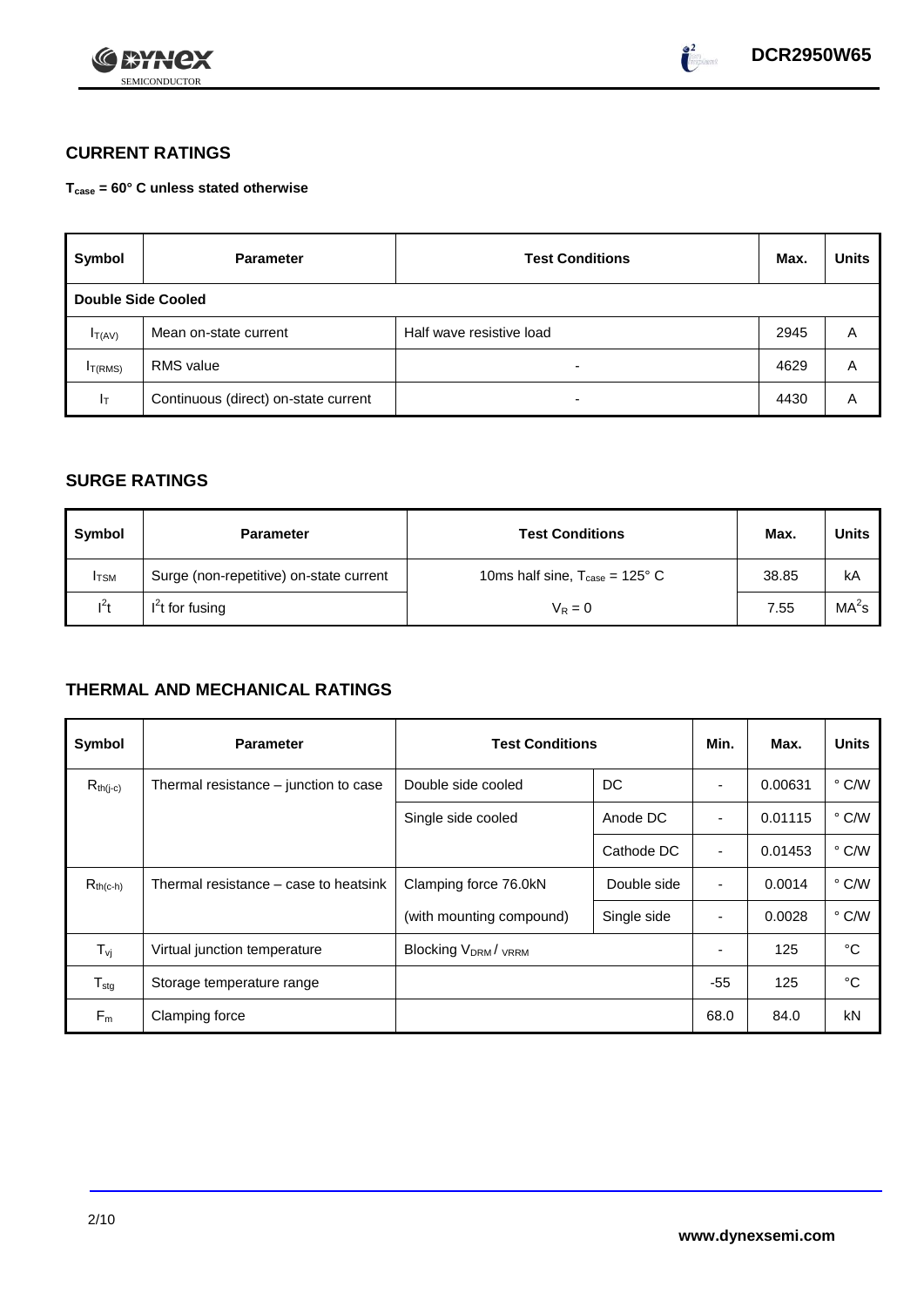



# **DYNAMIC CHARACTERISTICS**

| Symbol            | <b>Parameter</b>                                              | <b>Test Conditions</b>                                                                        |                 | Min.                     | Max.  | <b>Units</b> |
|-------------------|---------------------------------------------------------------|-----------------------------------------------------------------------------------------------|-----------------|--------------------------|-------|--------------|
| <b>IRRM</b> /IDRM | Peak reverse and off-state current                            | At $V_{RRM}/V_{DRM}$ , $T_{case} = 125^{\circ}$ C                                             |                 | $\overline{\phantom{a}}$ | 300   | mA           |
| dV/dt             | Max. linear rate of rise of off-state voltage                 | To 67% $V_{DRM}$ , T <sub>i</sub> = 125° C, gate open                                         |                 | $\overline{\phantom{a}}$ | 1500  | $V/\mu s$    |
| dl/dt             | Rate of rise of on-state current                              | From 67% $V_{DRM}$ to 2x $I_{T(AV)}$                                                          | Repetitive 50Hz | $\blacksquare$           | 150   | $A/\mu s$    |
|                   |                                                               | Gate source 30V, 10 $\Omega$ ,                                                                | Non-repetitive  |                          | 300   | $A/\mu s$    |
|                   |                                                               | $t_r$ < 0.5µs, T <sub>i</sub> = 125° C                                                        |                 |                          |       |              |
| $V_{T(TO)}$       | Threshold voltage - Low level                                 | 500 to 2400A at $T_{\text{case}} = 125^{\circ}$ C                                             |                 |                          | 0.94  | $\vee$       |
|                   | Threshold voltage - High level                                | 2400 to 7200A at $T_{\text{case}} = 125^{\circ}$ C                                            |                 | -                        | 1.13  | V            |
| $r_{\text{T}}$    | On-state slope resistance - Low level                         | 500A to 2400A at $T_{\text{case}} = 125^{\circ}$ C                                            |                 | $\overline{\phantom{0}}$ | 0.343 | $m\Omega$    |
|                   | On-state slope resistance - High level                        | 2400A to 7200A at $T_{\text{case}} = 125^{\circ}$ C                                           |                 | $\overline{\phantom{0}}$ | 0.264 | $m\Omega$    |
| $t_{\text{gd}}$   | Delay time                                                    | $V_D = 67\%$ V <sub>DRM</sub> , gate source 30V, 10 $\Omega$                                  |                 | $\overline{\phantom{a}}$ | 3     | μs           |
|                   |                                                               | $t_r = 0.5 \mu s$ , $T_i = 25^\circ C$                                                        |                 |                          |       |              |
| $t_{q}$           | Turn-off time<br>$T_i$ = 125° C, $V_R$ = 200V, dl/dt = 1A/µs, |                                                                                               |                 | 1200                     | μs    |              |
|                   |                                                               | $dV_{DR}/dt = 20V/\mu s$ linear                                                               |                 |                          |       |              |
| $Q_{\rm S}$       | Stored charge                                                 | $I_T = 2000A$ , $T_i = 125^\circ$ C, dl/dt - 1A/µs,                                           |                 | 2800                     | 6400  | μC           |
| IL.               | Latching current                                              | $T_i = 25^\circ \text{ C}, V_D = 5V$                                                          |                 | $\overline{\phantom{a}}$ | 3     | A            |
| Iн                | Holding current                                               | $T_i = 25^\circ$ C, R <sub>G-K</sub> = $\infty$ , I <sub>TM</sub> = 500A, I <sub>T</sub> = 5A |                 | $\overline{\phantom{a}}$ | 300   | mA           |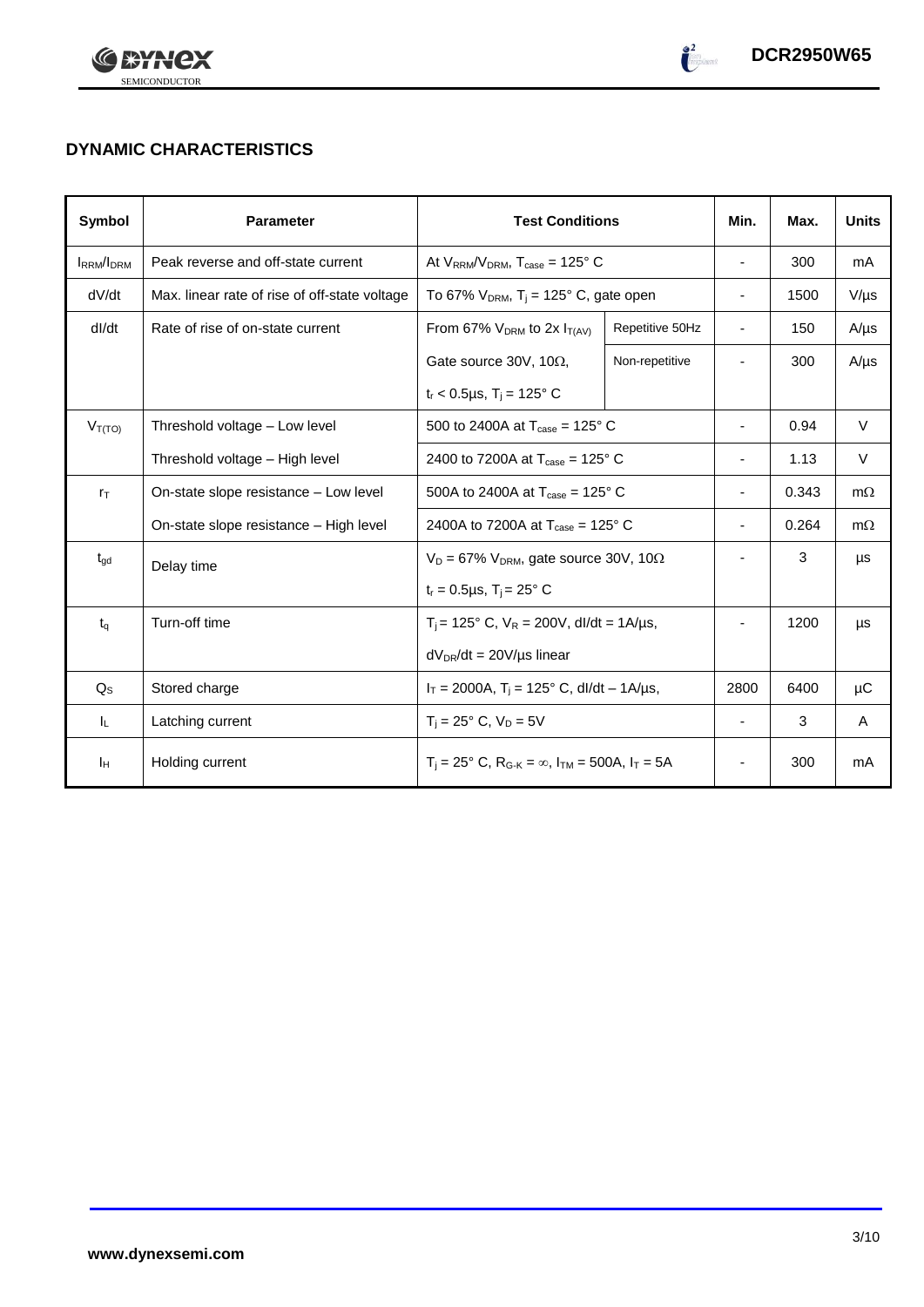

 $\int_{0}^{2}$ 

## **GATE TRIGGER CHARACTERISTICS AND RATINGS**

| Symbol          | <b>Parameter</b>         | <b>Test Conditions</b>                | Max. | <b>Units</b> |
|-----------------|--------------------------|---------------------------------------|------|--------------|
| $V$ GT          | Gate trigger voltage     | $V_{DRM}$ = 5V, $T_{case}$ = 25° C    | 1.5  | v            |
| $\rm V_{GD}$    | Gate non-trigger voltage | At 50% $V_{DRM}$ , $T_{case}$ = 125°C | 0.4  | V            |
| Iст             | Gate trigger current     | $V_{DRM}$ = 5V, $T_{case}$ = 25° C    | 400  | mA           |
| I <sub>GD</sub> | Gate non-trigger current | At 50% $V_{DRM}$ , $T_{case}$ = 125°C | 15   | mA           |

## **CURVES**

SEMICONDUCTOR

ני

**IXYH** 



### **Fig.2 Maximum & minimum on-state characteristics**

## **V<sub>TM</sub> EQUATION**

**V<sub>TM</sub> EQUATION**

\n**V<sub>TM</sub> = A + Bln (l<sub>T</sub>) + C.l<sub>T</sub>+D. 
$$
\sqrt{l}
$$**

\n**V<sub>TM</sub> = A + Bln (l<sub>T</sub>) + C.l<sub>T</sub>+D.  $\sqrt{l}$** 

\n**U<sub>MT</sub> = 0.03808**

\n**U<sub>T</sub> = 0.00016**

\n**U<sub>T</sub> = 0.015311**

\n**U<sub>TM</sub> = A + Bln (l<sub>T</sub>) + C.l<sub>T</sub>+D.  $\sqrt{l}$** 

\n**U<sub>T</sub> = 0.015311**

\n**U<sub>T</sub> = 125° C for l<sub>T</sub> 500A to 7200A**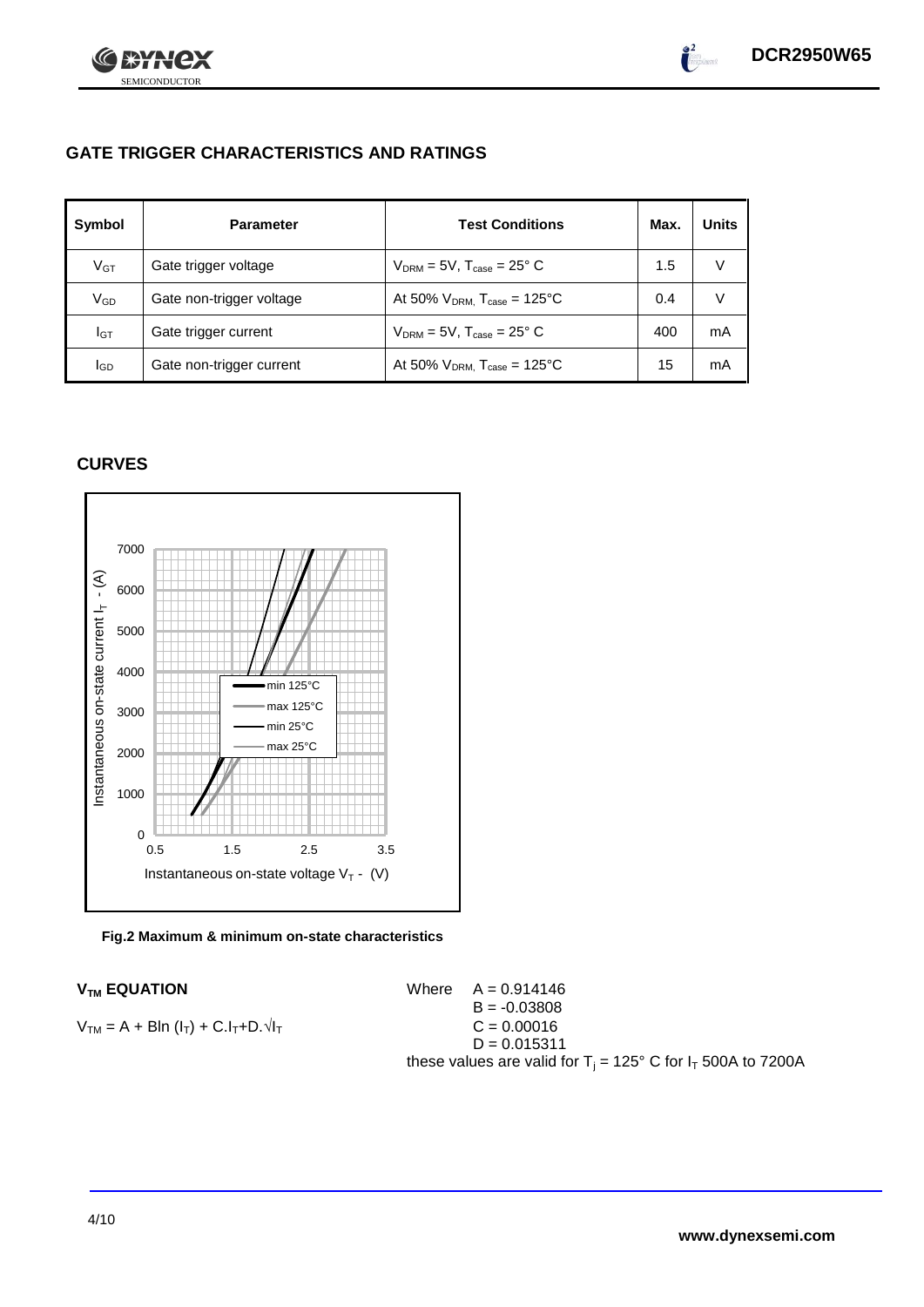



**Fig.5 Maximum permissible heatsink temperature, double side cooled – sine wave**



**DCR2950W65**

 $\frac{2}{\pi}$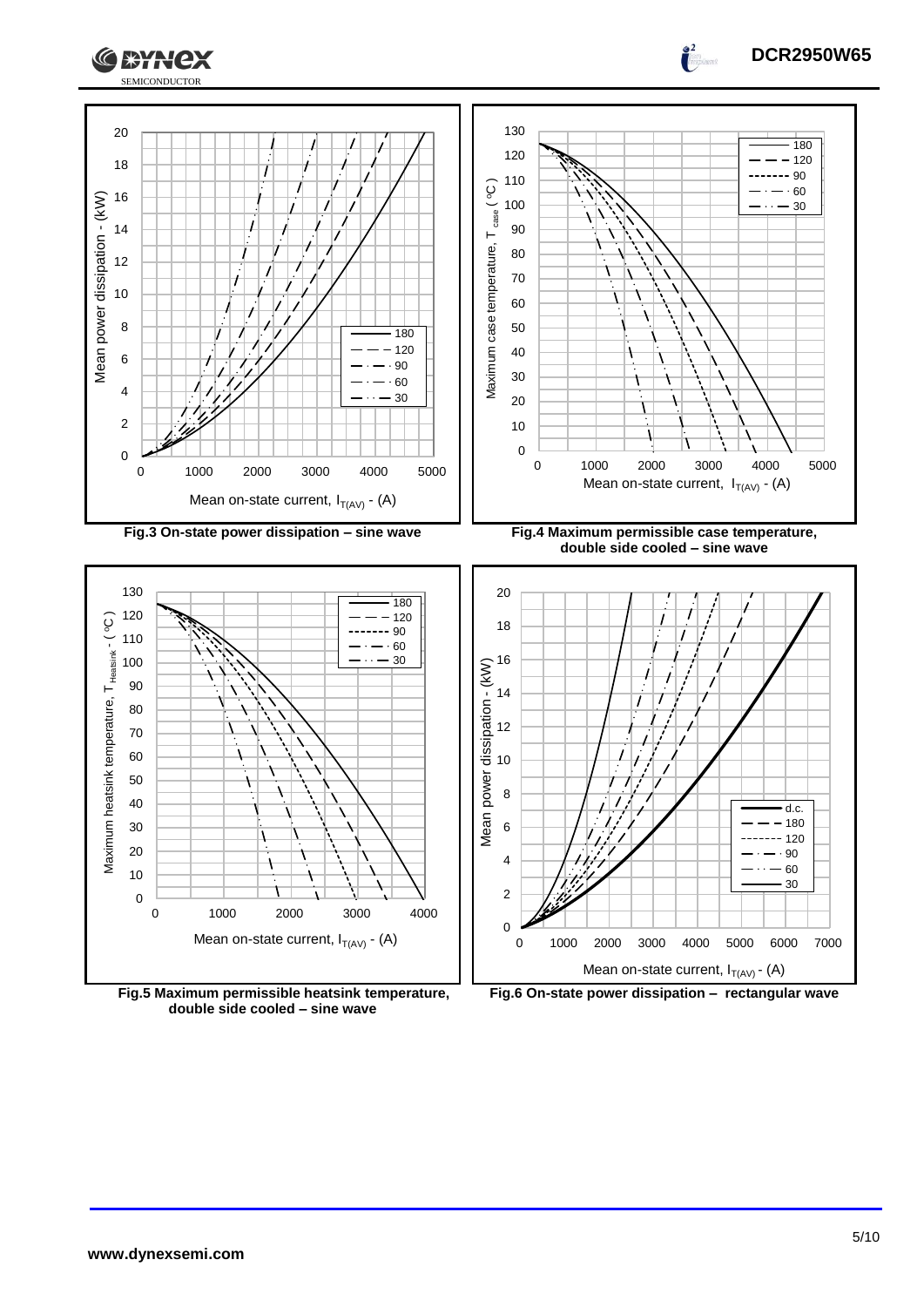





|                  | Anode Side Cooling<br>Double side cooling |       |             | Cathode Sided Cooling |       |             |       |                           |
|------------------|-------------------------------------------|-------|-------------|-----------------------|-------|-------------|-------|---------------------------|
|                  | $\Delta Z_{th}$ (z)                       |       |             | $\Delta Z_{th}$ (z)   |       |             |       | $\Delta Z_{\text{th}}(z)$ |
| $\theta^{\circ}$ | sine.                                     | rect. | $A^{\circ}$ | sine.                 | rect. | $A^{\circ}$ | sine. | rect.                     |
| 180              | 1.00                                      | 0.67  | 180         | 0.94                  | 0.64  | 180         | 0.95  | 0.65                      |
| 120              | 1.16                                      | 0.97  | 120         | 1.08                  | 0.91  | 120         | 1.09  | 0.92                      |
| 90               | 1.33                                      | 1.13  | 90          | 1.23                  | 1.06  | 90          | 1.25  | 1.07                      |
| 60               | 1.48                                      | 1.31  | 60          | 1.37                  | 1.22  | 60          | 1.38  | 1.23                      |
| 30               | 1.61                                      | 1.51  | 30          | 1.47                  | 1.38  | 30          | 1.49  | 1.40                      |
| 15               | 1.66                                      | 1.61  | 15          | 1.52                  | 1.47  | 15          | 1.54  | 1.49                      |
|                  |                                           |       |             |                       |       |             |       |                           |

**DCR2950W65**

**Fig.9 Maximum (limit) transient thermal impedance – junction to case (° C/kW)**

0

Time ( s )

2

4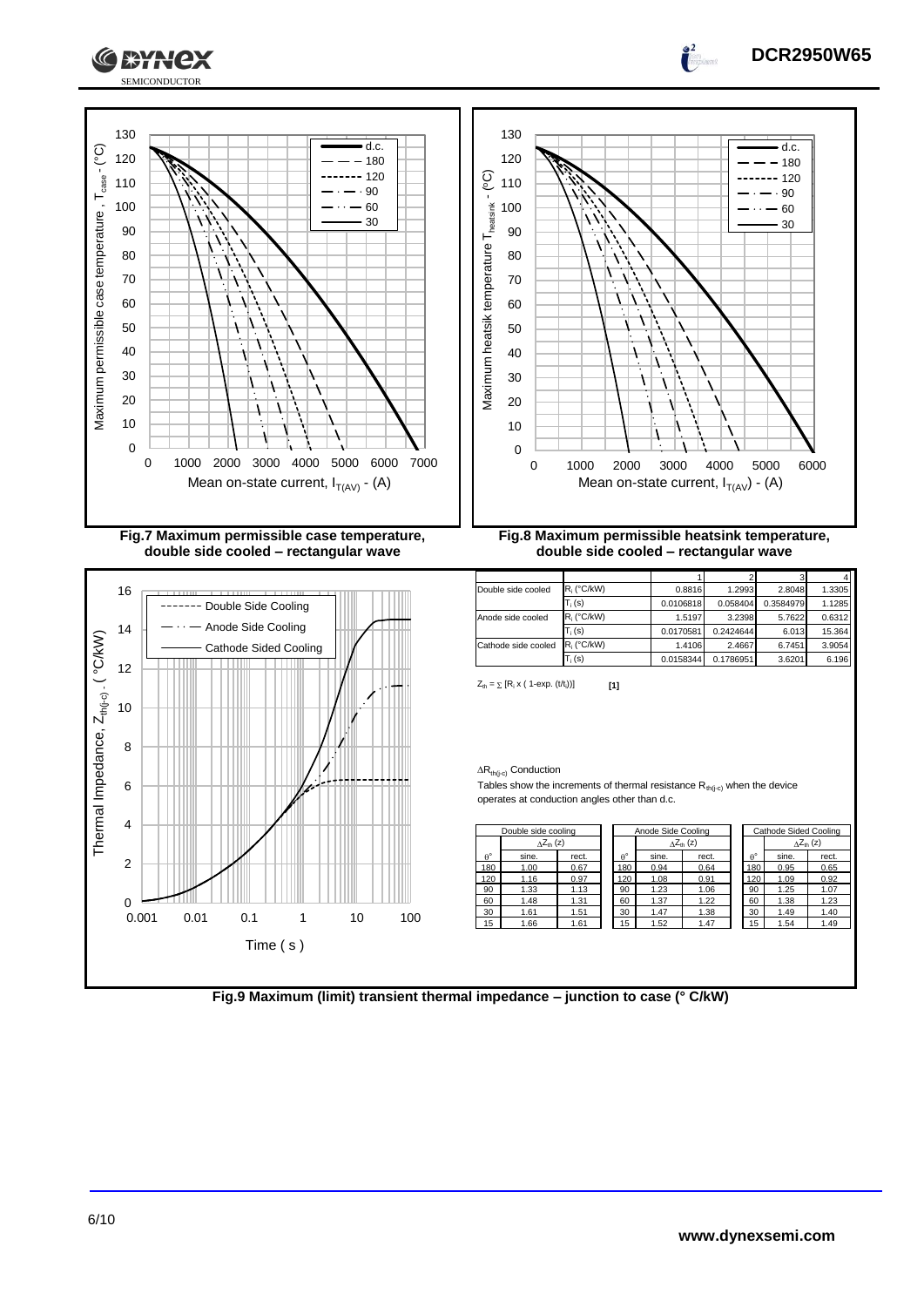



Rate of decay of on-state current, di/dt - (A/us)



Rate of decay of on-state current, di/dt - (A/us)

**DCR2950W65**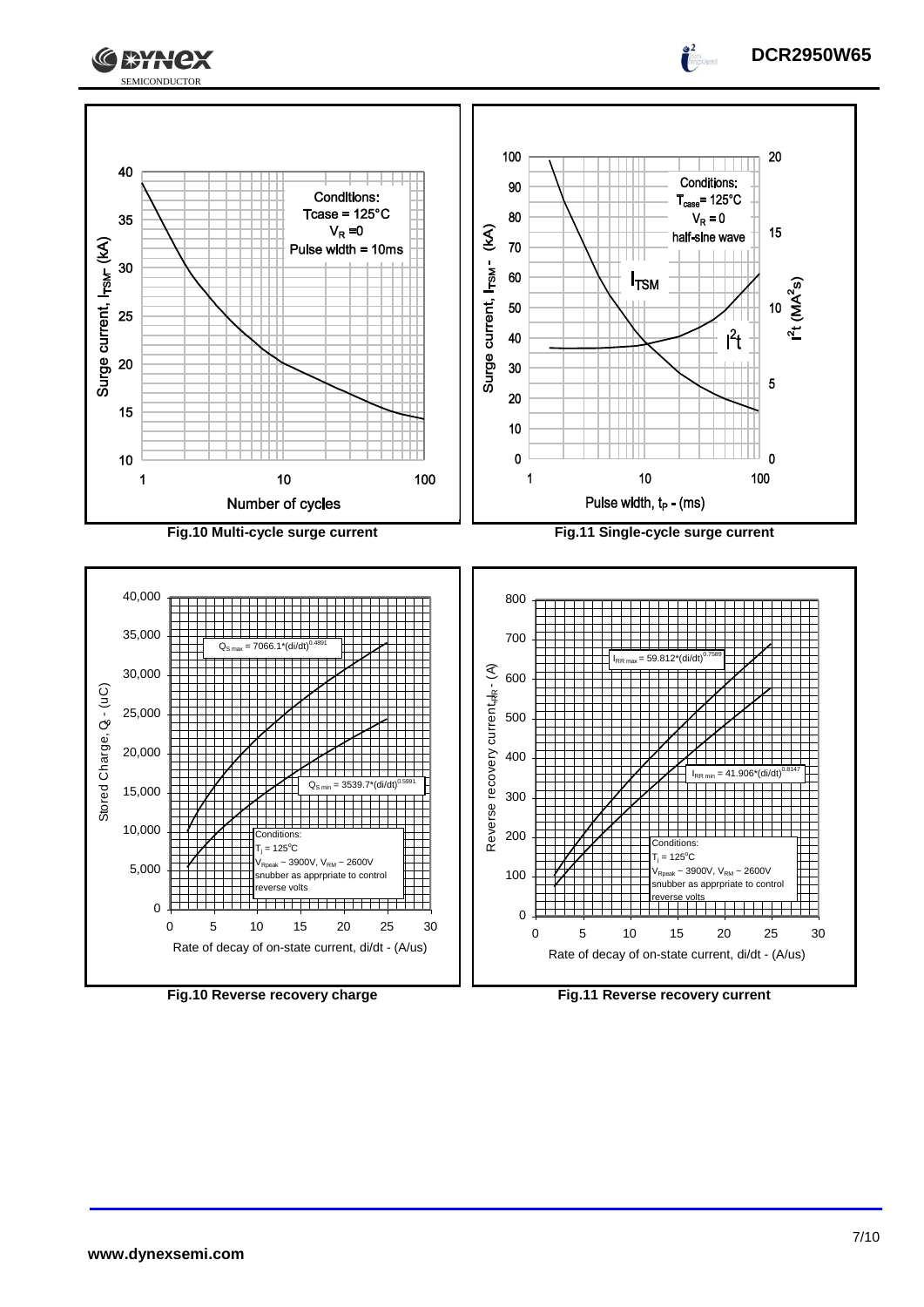

**Fig12 Gate Characteristics**



**Fig. 13 Gate characteristics**

**DCR2950W65**

 $\int_{0}^{2}$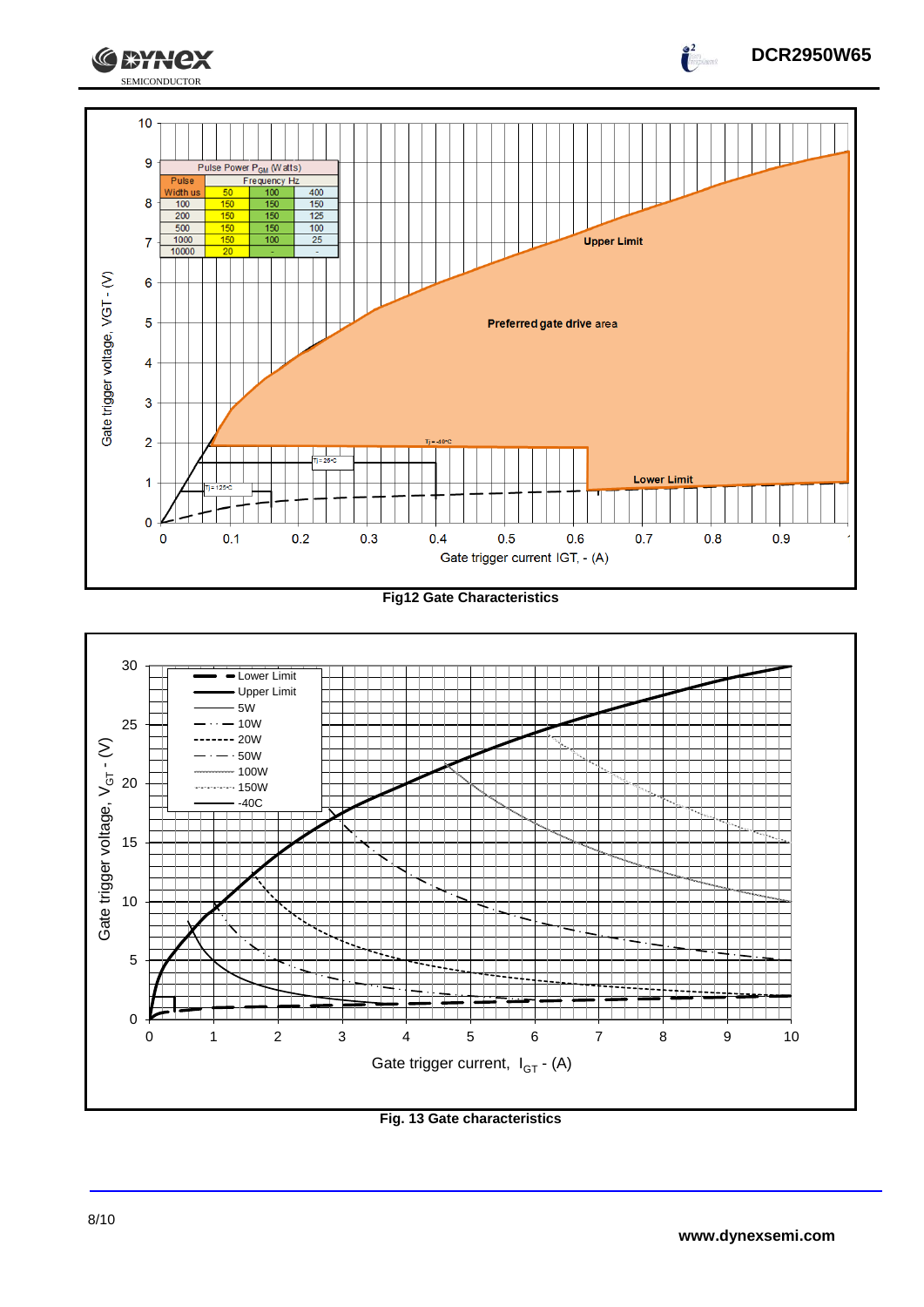

 $\bullet^2$ 

## **PACKAGE DETAILS**

For further package information, please contact Customer Services. All dimensions in mm, unless stated otherwise. DO NOT SCALE.

| 3rd ANGLE PREJECTION $-\bigodot -\bigodot$<br>DO NOT SCALE<br>IF IN DOUBT ASK                           |                                                                                                                     | Maximum          | Minimum   |
|---------------------------------------------------------------------------------------------------------|---------------------------------------------------------------------------------------------------------------------|------------------|-----------|
|                                                                                                         |                                                                                                                     | <b>Thickness</b> | Thickness |
|                                                                                                         | Device                                                                                                              | (mm)             | (mm)      |
| HOLE Ø3.60 X 2.00<br>DEEP (IN BOTH<br>ELECTRODES)                                                       | DCR1594SW28                                                                                                         | 27.34            | 26.79     |
|                                                                                                         | DCR1595SW42                                                                                                         | 27.57            | 27.02     |
|                                                                                                         | DCR1596SW52                                                                                                         | 27.69            | 27.14     |
| 20" OFFSET<br>(NOMINAL)                                                                                 | DCR5450W22                                                                                                          | 27.265           | 26.715    |
| TO GATE TUBE                                                                                            | <b>DCR4910W28</b>                                                                                                   | 27.34            | 26.79     |
| ᢛ                                                                                                       | DCR4100W42                                                                                                          | 27.57            | 27.02     |
|                                                                                                         | DCR3640W52                                                                                                          | 27.69            | 27.14     |
|                                                                                                         | <b>DCR2950W65</b>                                                                                                   | 27.95            | 27.4      |
|                                                                                                         | DCR2450W85                                                                                                          | 28.31            | 27.76     |
| Ø120.0 MAX.<br>084.6 NOM.<br>CATHODE<br>r.<br>$\overline{\omega}$<br>277<br>GATE<br>084.6 NOM.<br>ANODE |                                                                                                                     |                  |           |
|                                                                                                         | Clamping force: 76kN ±10%<br>Lead length: 420mm<br>Lead terminal connector: M4 ring<br>Package outline type code: W |                  |           |
|                                                                                                         |                                                                                                                     |                  |           |

**Fig.14 Package outline**